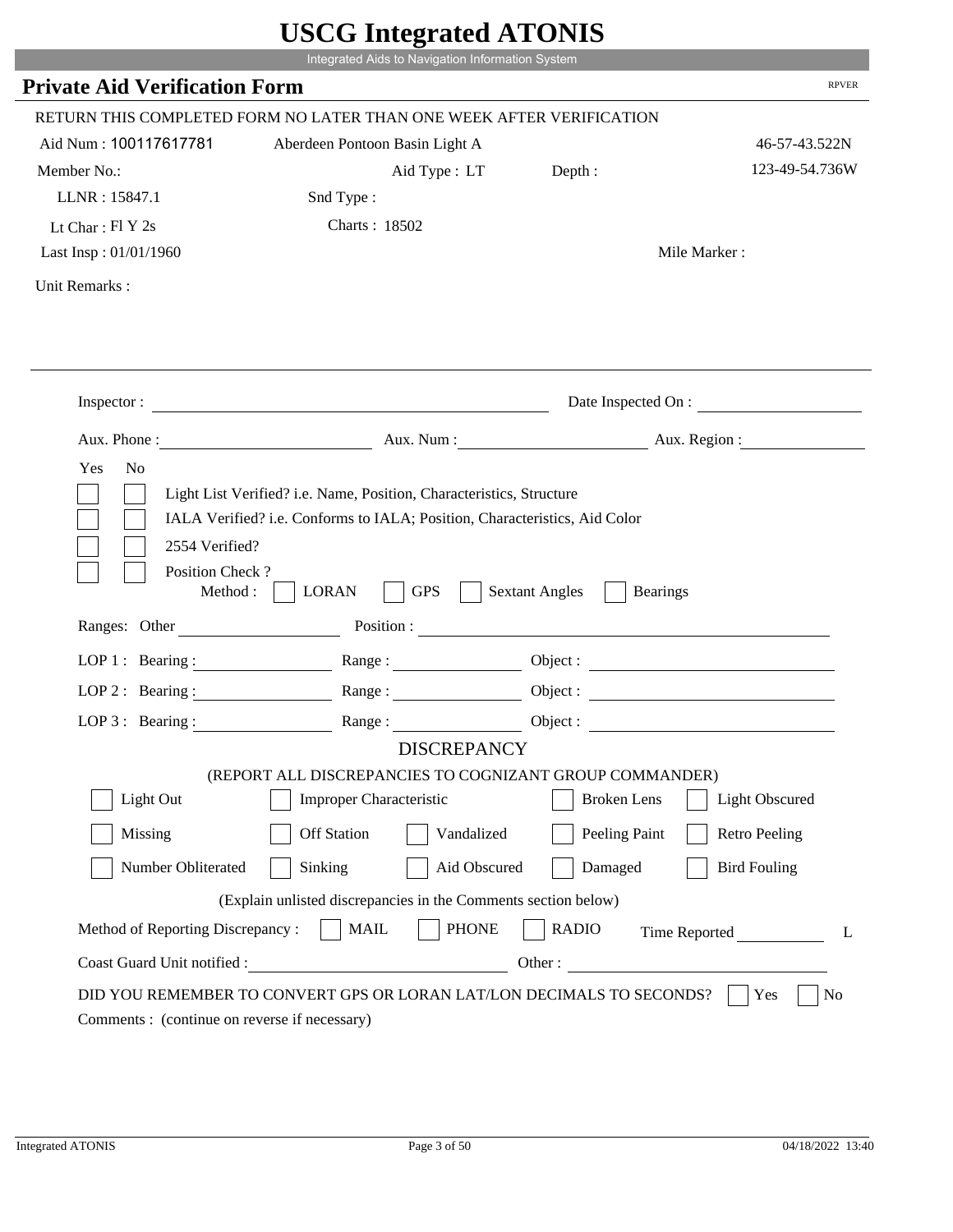|                                                                 | Integrated Aids to Navigation Information System                                                                                                   |                                                        |                       |
|-----------------------------------------------------------------|----------------------------------------------------------------------------------------------------------------------------------------------------|--------------------------------------------------------|-----------------------|
| <b>Private Aid Verification Form</b>                            |                                                                                                                                                    |                                                        | <b>RPVER</b>          |
|                                                                 | RETURN THIS COMPLETED FORM NO LATER THAN ONE WEEK AFTER VERIFICATION                                                                               |                                                        |                       |
| Aid Num: 100117617782                                           | Aberdeen Pontoon Basin Light B                                                                                                                     |                                                        | 46-57-45.355N         |
| Member No.:                                                     | Aid Type: LT                                                                                                                                       | Depth:                                                 | 123-49-56.226W        |
| LLNR: 15847.2                                                   | Snd Type:                                                                                                                                          |                                                        |                       |
| Lt Char: $FI Y 2s$                                              | Charts: 18502                                                                                                                                      |                                                        |                       |
| Last Insp: 01/01/1960                                           |                                                                                                                                                    |                                                        | Mile Marker:          |
| Unit Remarks:                                                   |                                                                                                                                                    |                                                        |                       |
|                                                                 | Inspector:                                                                                                                                         |                                                        | Date Inspected On :   |
| Aux. Phone :                                                    |                                                                                                                                                    | Aux. Num : Aux. Region :                               |                       |
| N <sub>o</sub><br>Yes<br>2554 Verified?                         | Light List Verified? i.e. Name, Position, Characteristics, Structure<br>IALA Verified? i.e. Conforms to IALA; Position, Characteristics, Aid Color |                                                        |                       |
| Position Check?<br>Method :<br>Ranges: Other                    | <b>GPS</b><br><b>LORAN</b>                                                                                                                         | <b>Sextant Angles</b><br><b>Bearings</b><br>Position : |                       |
|                                                                 |                                                                                                                                                    |                                                        |                       |
|                                                                 | LOP 1: Bearing: $\qquad \qquad$ Range:                                                                                                             |                                                        |                       |
|                                                                 | LOP 2: Bearing: Range:                                                                                                                             |                                                        |                       |
| $LOP 3:$ Bearing :                                              | Range:                                                                                                                                             |                                                        | Object:               |
|                                                                 | <b>DISCREPANCY</b><br>(REPORT ALL DISCREPANCIES TO COGNIZANT GROUP COMMANDER)                                                                      |                                                        |                       |
| Light Out                                                       | Improper Characteristic                                                                                                                            | <b>Broken</b> Lens                                     | <b>Light Obscured</b> |
| Missing                                                         | <b>Off Station</b><br>Vandalized                                                                                                                   | Peeling Paint                                          | <b>Retro Peeling</b>  |
| Number Obliterated                                              | Aid Obscured<br>Sinking                                                                                                                            | Damaged                                                | <b>Bird Fouling</b>   |
|                                                                 |                                                                                                                                                    |                                                        |                       |
|                                                                 | (Explain unlisted discrepancies in the Comments section below)                                                                                     |                                                        |                       |
| Method of Reporting Discrepancy:<br>Coast Guard Unit notified : | <b>PHONE</b><br><b>MAIL</b><br>Other:                                                                                                              | <b>RADIO</b>                                           | Time Reported         |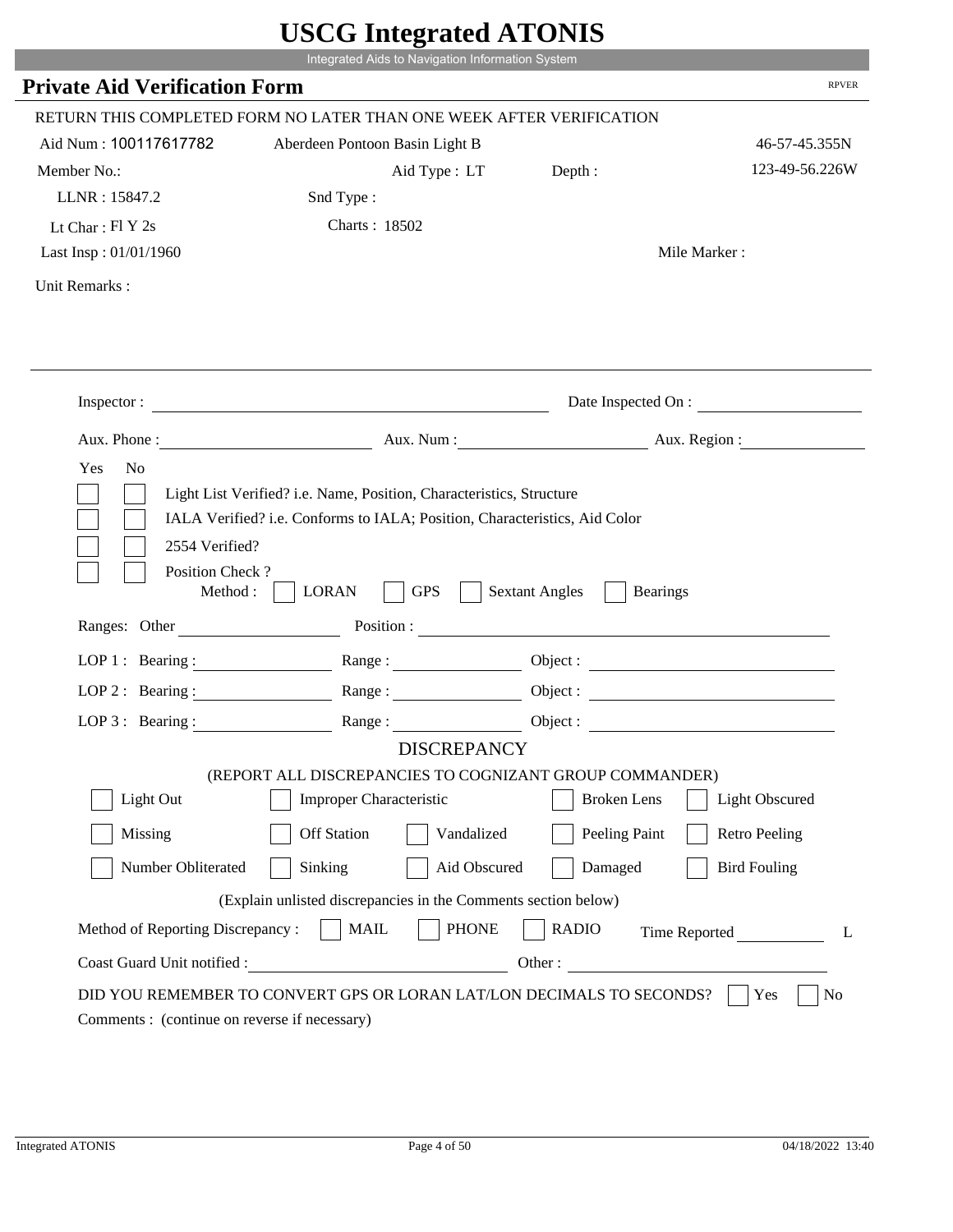|                                                                 | Integrated Aids to Navigation Information System                                              |                                                        |                       |
|-----------------------------------------------------------------|-----------------------------------------------------------------------------------------------|--------------------------------------------------------|-----------------------|
| <b>Private Aid Verification Form</b>                            |                                                                                               |                                                        | <b>RPVER</b>          |
|                                                                 | RETURN THIS COMPLETED FORM NO LATER THAN ONE WEEK AFTER VERIFICATION                          |                                                        |                       |
| Aid Num: 100117617783                                           | Aberdeen Pontoon Basin Light C                                                                |                                                        | 46-57-46.859N         |
| Member No.:                                                     | Aid Type: LT                                                                                  | Depth:                                                 | 123-49-57.467W        |
| LLNR: 15847.3                                                   | Snd Type:                                                                                     |                                                        |                       |
| Lt Char: $FI Y 2s$                                              | Charts: 18502                                                                                 |                                                        |                       |
| Last Insp: 01/01/1960                                           |                                                                                               |                                                        | Mile Marker:          |
| Unit Remarks:                                                   |                                                                                               |                                                        |                       |
|                                                                 |                                                                                               |                                                        |                       |
|                                                                 | Inspector:                                                                                    |                                                        | Date Inspected On :   |
| Aux. Phone :                                                    |                                                                                               | Aux. Num : Aux. Region :                               |                       |
| 2554 Verified?<br>Position Check?                               | IALA Verified? i.e. Conforms to IALA; Position, Characteristics, Aid Color                    |                                                        |                       |
| Method :<br>Ranges: Other                                       | <b>GPS</b><br><b>LORAN</b>                                                                    | <b>Sextant Angles</b><br><b>Bearings</b><br>Position : |                       |
|                                                                 |                                                                                               |                                                        |                       |
|                                                                 | LOP 1: Bearing: $\qquad \qquad$ Range:                                                        |                                                        |                       |
|                                                                 | LOP 2: Bearing: Range:                                                                        |                                                        |                       |
| $LOP 3:$ Bearing :                                              | Range:<br><b>DISCREPANCY</b>                                                                  |                                                        | Object:               |
|                                                                 | (REPORT ALL DISCREPANCIES TO COGNIZANT GROUP COMMANDER)                                       |                                                        |                       |
| Light Out                                                       | Improper Characteristic                                                                       | <b>Broken</b> Lens                                     | <b>Light Obscured</b> |
| Missing                                                         | <b>Off Station</b><br>Vandalized                                                              | Peeling Paint                                          | <b>Retro Peeling</b>  |
| Number Obliterated                                              | Aid Obscured<br>Sinking                                                                       | Damaged                                                | <b>Bird Fouling</b>   |
|                                                                 |                                                                                               |                                                        |                       |
|                                                                 | (Explain unlisted discrepancies in the Comments section below)<br><b>PHONE</b><br><b>MAIL</b> | <b>RADIO</b>                                           |                       |
| Method of Reporting Discrepancy:<br>Coast Guard Unit notified : | Other:                                                                                        |                                                        | Time Reported         |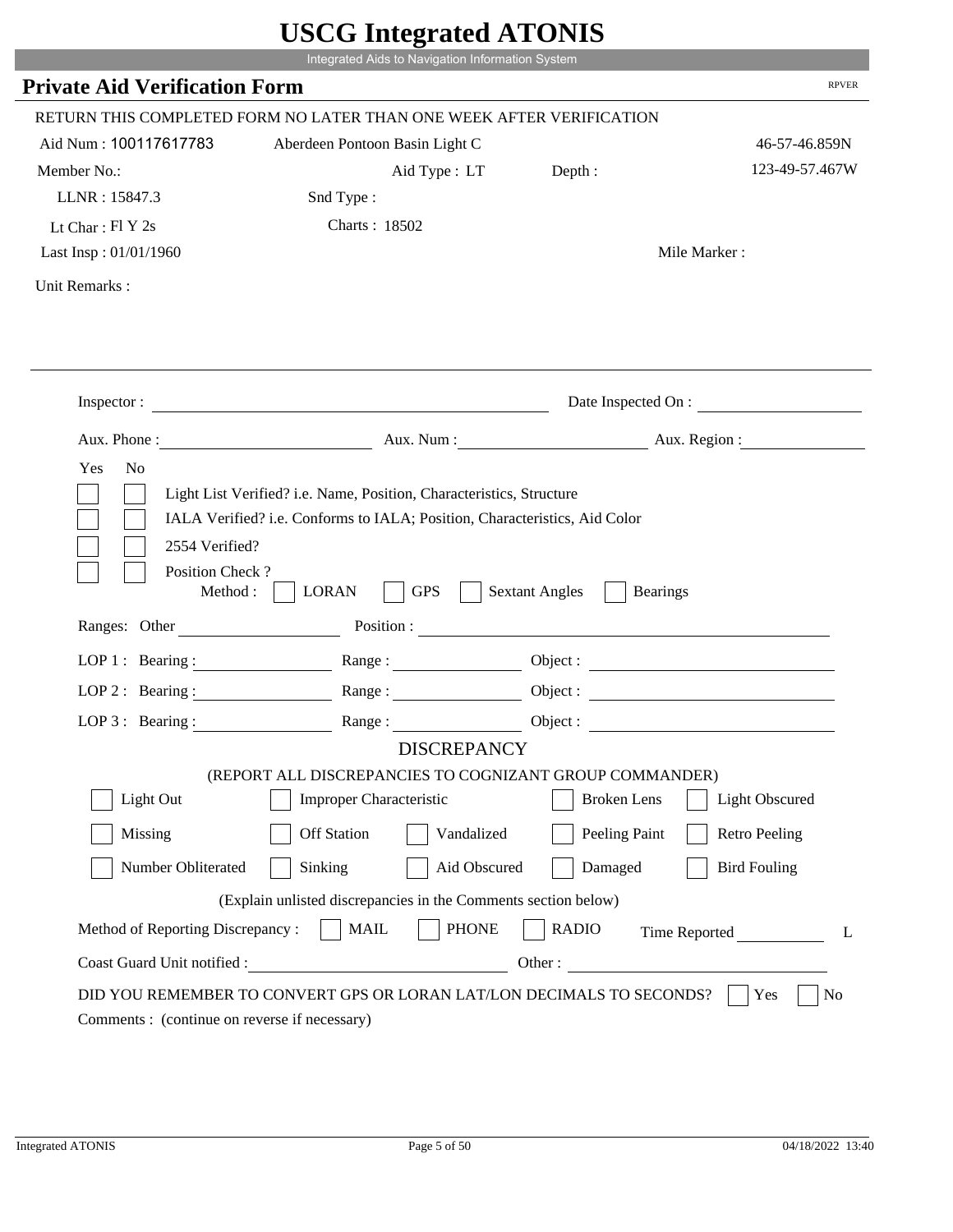|                                               | Integrated Aids to Navigation Information System                                                                                                                   |                                          |                       |
|-----------------------------------------------|--------------------------------------------------------------------------------------------------------------------------------------------------------------------|------------------------------------------|-----------------------|
| <b>Private Aid Verification Form</b>          |                                                                                                                                                                    |                                          | <b>RPVER</b>          |
|                                               | RETURN THIS COMPLETED FORM NO LATER THAN ONE WEEK AFTER VERIFICATION                                                                                               |                                          |                       |
| Aid Num: 100117617784                         | Aberdeen Pontoon Basin Light D                                                                                                                                     |                                          | 46-57-46.192N         |
| Member No.:                                   | Aid Type: LT                                                                                                                                                       | Depth:                                   | 123-49-54.691W        |
| LLNR: 15847.4                                 | Snd Type:                                                                                                                                                          |                                          |                       |
| Lt Char: $FI Y 2s$                            | Charts: 18502                                                                                                                                                      |                                          |                       |
| Last Insp: 01/01/1960                         |                                                                                                                                                                    |                                          | Mile Marker:          |
| Unit Remarks:                                 |                                                                                                                                                                    |                                          |                       |
|                                               | Inspector:                                                                                                                                                         |                                          | Date Inspected On :   |
|                                               |                                                                                                                                                                    | Aux. Num : Aux. Region :                 |                       |
| N <sub>o</sub><br>Yes                         | Aux. Phone :<br>Light List Verified? i.e. Name, Position, Characteristics, Structure<br>IALA Verified? i.e. Conforms to IALA; Position, Characteristics, Aid Color |                                          |                       |
| 2554 Verified?<br>Position Check?<br>Method : | <b>GPS</b><br><b>LORAN</b>                                                                                                                                         | <b>Sextant Angles</b><br><b>Bearings</b> |                       |
| Ranges: Other                                 |                                                                                                                                                                    | Position :                               |                       |
|                                               | LOP 1: Bearing: $\qquad \qquad$ Range:                                                                                                                             |                                          |                       |
|                                               | LOP 2: Bearing: Range:                                                                                                                                             |                                          |                       |
| $LOP 3:$ Bearing :                            | Range:                                                                                                                                                             |                                          | Object:               |
|                                               | <b>DISCREPANCY</b>                                                                                                                                                 |                                          |                       |
| Light Out                                     | (REPORT ALL DISCREPANCIES TO COGNIZANT GROUP COMMANDER)<br>Improper Characteristic                                                                                 | <b>Broken</b> Lens                       | <b>Light Obscured</b> |
|                                               |                                                                                                                                                                    |                                          |                       |
| Missing                                       | <b>Off Station</b><br>Vandalized                                                                                                                                   | Peeling Paint                            | <b>Retro Peeling</b>  |
| Number Obliterated                            | Aid Obscured<br>Sinking                                                                                                                                            | Damaged                                  | <b>Bird Fouling</b>   |
|                                               | (Explain unlisted discrepancies in the Comments section below)                                                                                                     |                                          |                       |
| Method of Reporting Discrepancy:              | <b>PHONE</b><br><b>MAIL</b>                                                                                                                                        | <b>RADIO</b>                             | Time Reported         |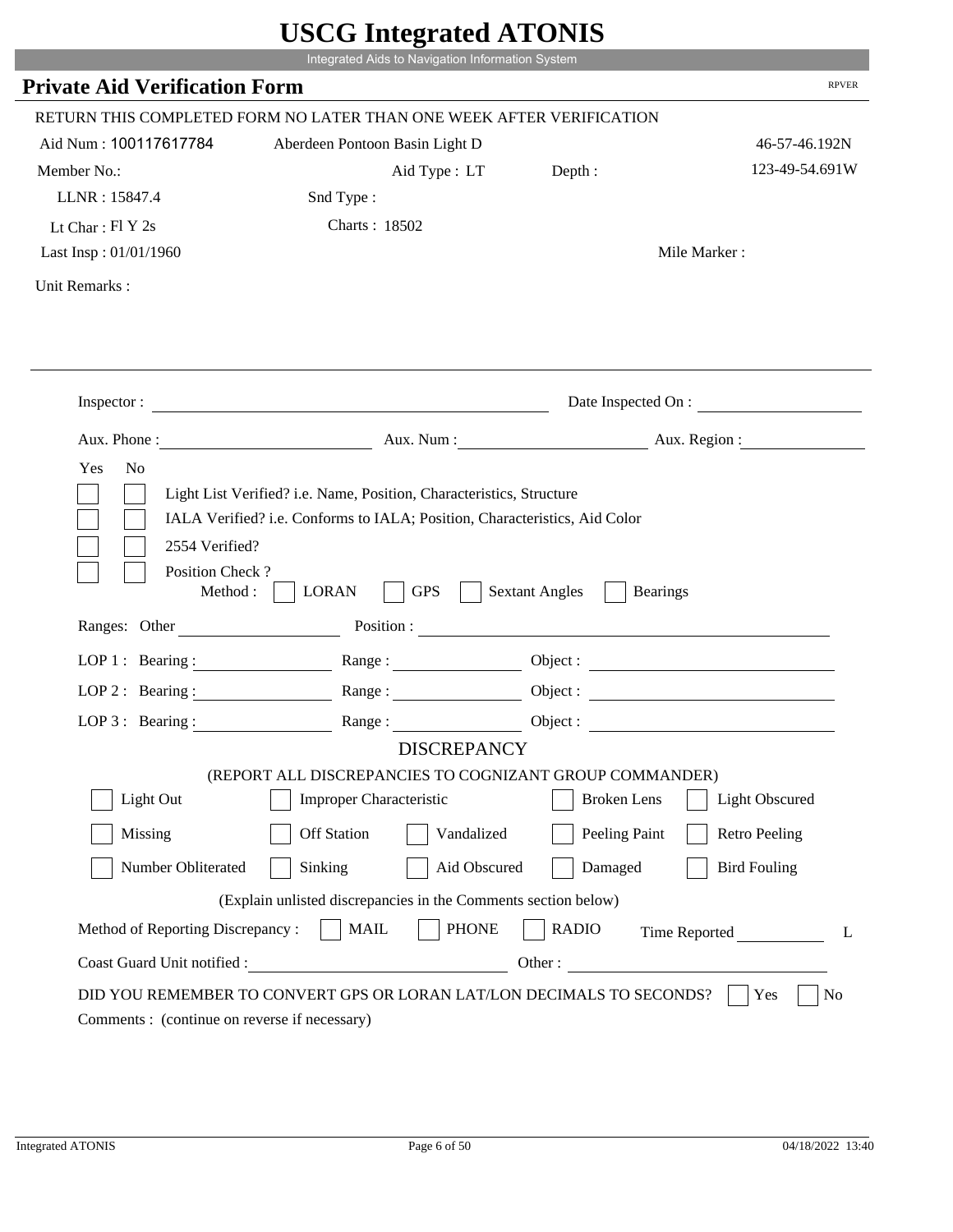|                                                                 | Integrated Aids to Navigation Information System                                                                                                   |                                                        |                       |
|-----------------------------------------------------------------|----------------------------------------------------------------------------------------------------------------------------------------------------|--------------------------------------------------------|-----------------------|
| <b>Private Aid Verification Form</b>                            |                                                                                                                                                    |                                                        | <b>RPVER</b>          |
|                                                                 | RETURN THIS COMPLETED FORM NO LATER THAN ONE WEEK AFTER VERIFICATION                                                                               |                                                        |                       |
| Aid Num: 100117617785                                           | Aberdeen Pontoon Basin Light E                                                                                                                     |                                                        | 46-57-45.638N         |
| Member No.:                                                     | Aid Type : LT                                                                                                                                      | Depth:                                                 | 123-49-53.721W        |
| LLNR: 15847.5                                                   | Snd Type:                                                                                                                                          |                                                        |                       |
| Lt Char: $FI Y 2s$                                              | Charts: 18502                                                                                                                                      |                                                        |                       |
| Last Insp: 01/01/1960                                           |                                                                                                                                                    |                                                        | Mile Marker:          |
| Unit Remarks:                                                   |                                                                                                                                                    |                                                        |                       |
|                                                                 |                                                                                                                                                    |                                                        |                       |
|                                                                 | Inspector:                                                                                                                                         |                                                        | Date Inspected On :   |
|                                                                 | Aux. Phone : Aux. Num : Aux. Num : Aux. Aux. Region :                                                                                              |                                                        |                       |
| 2554 Verified?                                                  | Light List Verified? i.e. Name, Position, Characteristics, Structure<br>IALA Verified? i.e. Conforms to IALA; Position, Characteristics, Aid Color |                                                        |                       |
| Position Check?<br>Method :<br>Ranges: Other                    | <b>GPS</b><br><b>LORAN</b>                                                                                                                         | <b>Sextant Angles</b><br><b>Bearings</b><br>Position : |                       |
|                                                                 |                                                                                                                                                    |                                                        |                       |
| LOP 1 : Bearing :                                               | Range:                                                                                                                                             |                                                        |                       |
| $LOP$ 2 : Bearing :                                             |                                                                                                                                                    |                                                        |                       |
|                                                                 | LOP 3: Bearing : $\qquad \qquad$ Range :                                                                                                           |                                                        |                       |
|                                                                 | <b>DISCREPANCY</b><br>(REPORT ALL DISCREPANCIES TO COGNIZANT GROUP COMMANDER)                                                                      |                                                        |                       |
| Light Out                                                       | Improper Characteristic                                                                                                                            | <b>Broken</b> Lens                                     | <b>Light Obscured</b> |
| Missing                                                         | <b>Off Station</b><br>Vandalized                                                                                                                   |                                                        | <b>Retro Peeling</b>  |
|                                                                 |                                                                                                                                                    | Peeling Paint                                          |                       |
| Number Obliterated                                              | Sinking<br>Aid Obscured                                                                                                                            | Damaged                                                | <b>Bird Fouling</b>   |
|                                                                 | (Explain unlisted discrepancies in the Comments section below)                                                                                     |                                                        |                       |
| Method of Reporting Discrepancy:<br>Coast Guard Unit notified : | <b>MAIL</b><br><b>PHONE</b>                                                                                                                        | <b>RADIO</b><br>Other:                                 | Time Reported         |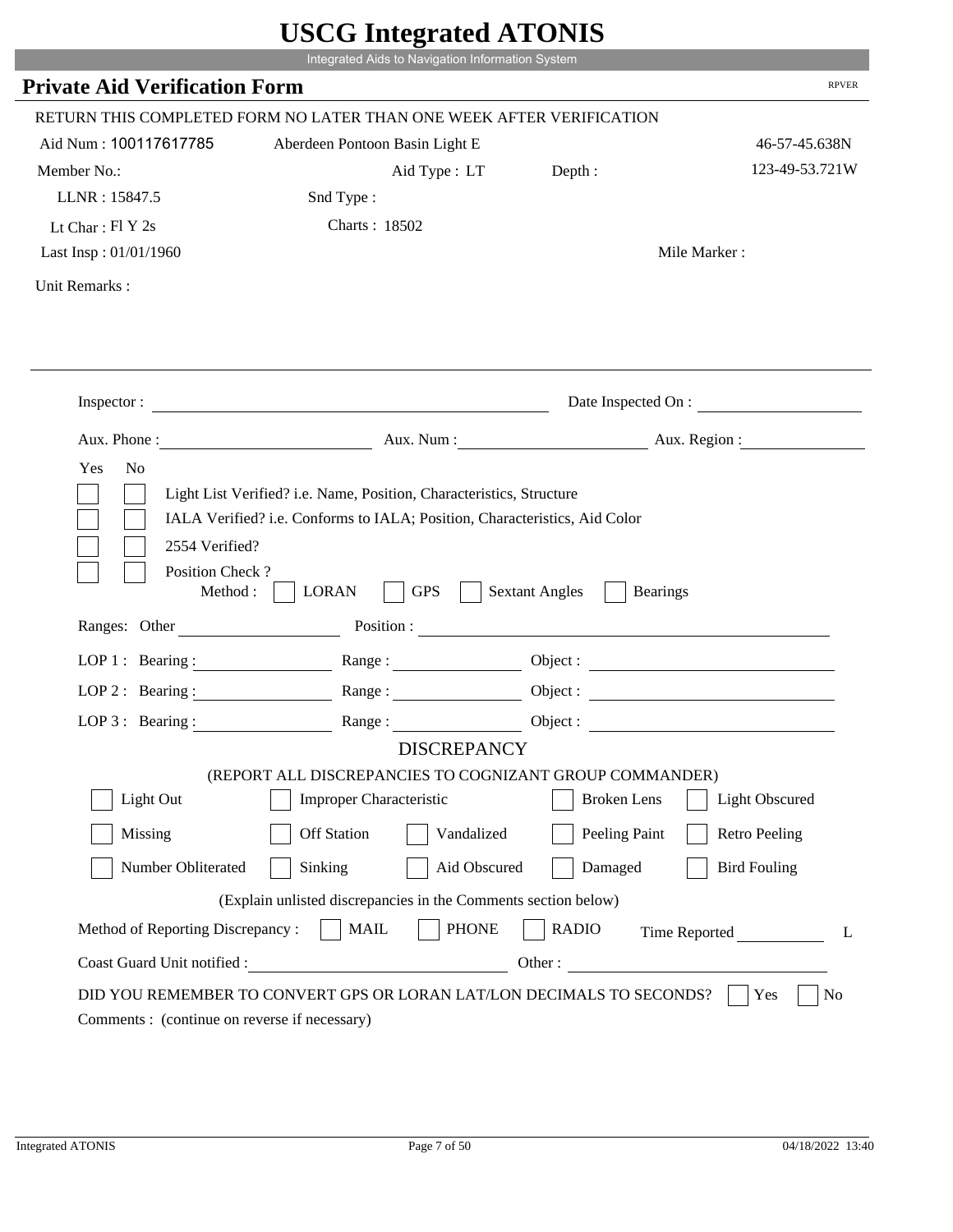|                                                                      | Integrated Aids to Navigation Information System                                                                                                                                                                              |                                          |                       |
|----------------------------------------------------------------------|-------------------------------------------------------------------------------------------------------------------------------------------------------------------------------------------------------------------------------|------------------------------------------|-----------------------|
| <b>Private Aid Verification Form</b>                                 |                                                                                                                                                                                                                               |                                          | <b>RPVER</b>          |
|                                                                      | RETURN THIS COMPLETED FORM NO LATER THAN ONE WEEK AFTER VERIFICATION                                                                                                                                                          |                                          |                       |
| Aid Num: 200100129684                                                | Aberdeen Terminal 1 Pier Lights (2)                                                                                                                                                                                           |                                          | 46-57-54.000N         |
| Member No.:                                                          | Aid Type : LT                                                                                                                                                                                                                 | Depth:                                   | 123-51-18.000W        |
| LLNR: 15820                                                          | Snd Type:                                                                                                                                                                                                                     |                                          |                       |
| Lt Char: $FY$                                                        | Charts: 18502                                                                                                                                                                                                                 |                                          |                       |
| Last Insp: 12/02/2005                                                |                                                                                                                                                                                                                               | Mile Marker: 0                           |                       |
| Unit Remarks:<br>09/08/96: LIGHT OUT<br>97-CHECKED 06 NOV, LIGHT OUT |                                                                                                                                                                                                                               |                                          |                       |
| Inspector :                                                          | <u> 1989 - Johann Barn, mars et al. (b. 1989)</u>                                                                                                                                                                             | Date Inspected On :                      |                       |
| Aux. Phone :                                                         |                                                                                                                                                                                                                               | Aux. Num: Aux. Region:                   |                       |
|                                                                      | IALA Verified? i.e. Conforms to IALA; Position, Characteristics, Aid Color                                                                                                                                                    |                                          |                       |
| 2554 Verified?<br>Position Check?<br>Method:                         | <b>LORAN</b><br><b>GPS</b>                                                                                                                                                                                                    | <b>Sextant Angles</b><br><b>Bearings</b> |                       |
| Ranges: Other                                                        | Position :                                                                                                                                                                                                                    |                                          |                       |
| LOP $1$ : Bearing :                                                  | Range:                                                                                                                                                                                                                        | Object :                                 |                       |
|                                                                      | LOP 2: Bearing : Range : Range : Object : Next : Next : Next : Next : Next : Next : Next : Next : Next : Next : Next : Next : Next : Next : Next : Next : Next : Next : Next : Next : Next : Next : Next : Next : Next : Next |                                          |                       |
| LOP 3: Bearing :                                                     | Range:                                                                                                                                                                                                                        | Object :                                 |                       |
|                                                                      | <b>DISCREPANCY</b>                                                                                                                                                                                                            |                                          |                       |
| Light Out                                                            | (REPORT ALL DISCREPANCIES TO COGNIZANT GROUP COMMANDER)<br><b>Improper Characteristic</b>                                                                                                                                     | <b>Broken</b> Lens                       | <b>Light Obscured</b> |
| Missing                                                              | <b>Off Station</b><br>Vandalized                                                                                                                                                                                              | Peeling Paint                            | <b>Retro Peeling</b>  |
| Number Obliterated                                                   | Sinking<br>Aid Obscured                                                                                                                                                                                                       | Damaged                                  | <b>Bird Fouling</b>   |
|                                                                      |                                                                                                                                                                                                                               |                                          |                       |
|                                                                      | (Explain unlisted discrepancies in the Comments section below)                                                                                                                                                                |                                          |                       |
| Method of Reporting Discrepancy :     MAIL                           | <b>PHONE</b><br>Coast Guard Unit notified :                                                                                                                                                                                   | <b>RADIO</b><br>Other:                   | Time Reported<br>L    |

г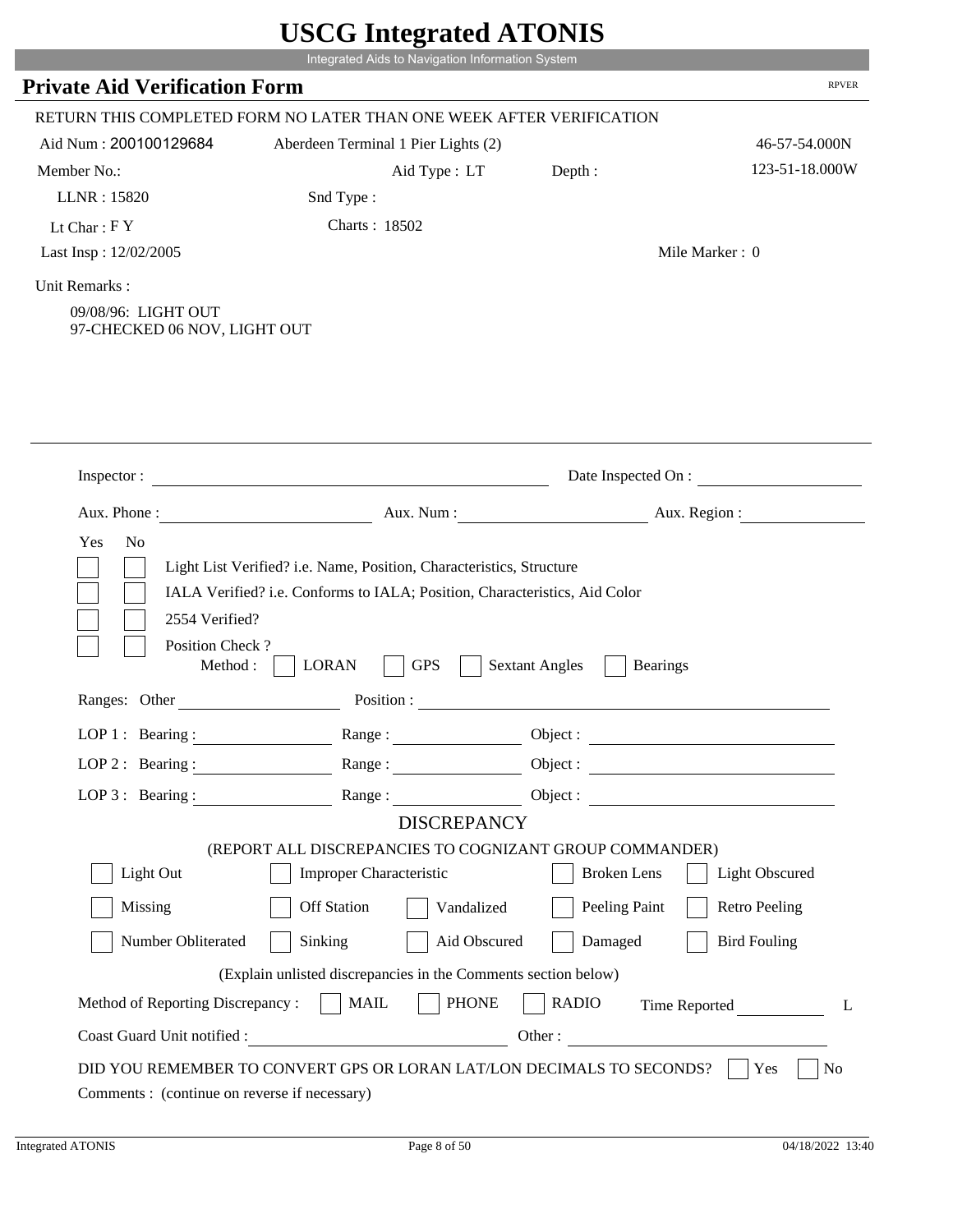|                                                                 |                                                                                                                                                                                                                               | Integrated Aids to Navigation Information System |                       |
|-----------------------------------------------------------------|-------------------------------------------------------------------------------------------------------------------------------------------------------------------------------------------------------------------------------|--------------------------------------------------|-----------------------|
| <b>Private Aid Verification Form</b>                            |                                                                                                                                                                                                                               |                                                  | <b>RPVER</b>          |
|                                                                 | RETURN THIS COMPLETED FORM NO LATER THAN ONE WEEK AFTER VERIFICATION                                                                                                                                                          |                                                  |                       |
| Aid Num: 200100129682                                           | Aberdeen Terminal 2 Pier Lights (2)                                                                                                                                                                                           |                                                  | 46-57-48.000N         |
| Member No.:                                                     | Aid Type : LT                                                                                                                                                                                                                 | Depth:                                           | 123-51-12.000W        |
| LLNR: 15825                                                     | Snd Type:                                                                                                                                                                                                                     |                                                  |                       |
| Lt Char: $FY$                                                   | Charts: 18502                                                                                                                                                                                                                 |                                                  |                       |
| Last Insp: 12/02/2005                                           |                                                                                                                                                                                                                               |                                                  | Mile Marker: 0        |
| Unit Remarks:<br>09/08/96: NO DISCREPANCY<br>97-VERIFIED 06 NOV |                                                                                                                                                                                                                               |                                                  |                       |
| Inspector:                                                      | <u> 1980 - Johann Barn, mars ann an t-Amhain Aonaich an t-Aonaich an t-Aonaich ann an t-Aonaich ann an t-Aonaich</u>                                                                                                          |                                                  | Date Inspected On :   |
|                                                                 |                                                                                                                                                                                                                               |                                                  |                       |
| Aux. Phone :<br>Yes<br>No                                       | Light List Verified? i.e. Name, Position, Characteristics, Structure                                                                                                                                                          | Aux. Num: Aux. Region:                           |                       |
| 2554 Verified?<br>Position Check?<br>Method:                    | IALA Verified? i.e. Conforms to IALA; Position, Characteristics, Aid Color<br><b>LORAN</b><br><b>GPS</b>                                                                                                                      | <b>Sextant Angles</b><br><b>Bearings</b>         |                       |
| Ranges: Other                                                   | Position :                                                                                                                                                                                                                    |                                                  |                       |
| LOP $1$ : Bearing :                                             | Range:                                                                                                                                                                                                                        | Object :                                         |                       |
|                                                                 | LOP 2: Bearing : Range : Range : Object : Next : Next : Next : Next : Next : Next : Next : Next : Next : Next : Next : Next : Next : Next : Next : Next : Next : Next : Next : Next : Next : Next : Next : Next : Next : Next |                                                  |                       |
| LOP 3 : Bearing :                                               | Range:                                                                                                                                                                                                                        | Object :                                         |                       |
|                                                                 | <b>DISCREPANCY</b>                                                                                                                                                                                                            |                                                  |                       |
|                                                                 | (REPORT ALL DISCREPANCIES TO COGNIZANT GROUP COMMANDER)                                                                                                                                                                       |                                                  |                       |
| Light Out                                                       | <b>Improper Characteristic</b>                                                                                                                                                                                                | <b>Broken</b> Lens                               | <b>Light Obscured</b> |
| Missing                                                         | <b>Off Station</b><br>Vandalized                                                                                                                                                                                              | Peeling Paint                                    | <b>Retro Peeling</b>  |
| Number Obliterated                                              | Sinking<br>Aid Obscured                                                                                                                                                                                                       | Damaged                                          | <b>Bird Fouling</b>   |
|                                                                 | (Explain unlisted discrepancies in the Comments section below)                                                                                                                                                                |                                                  |                       |
| Method of Reporting Discrepancy :     MAIL                      | <b>PHONE</b>                                                                                                                                                                                                                  | <b>RADIO</b>                                     | Time Reported<br>L    |

P.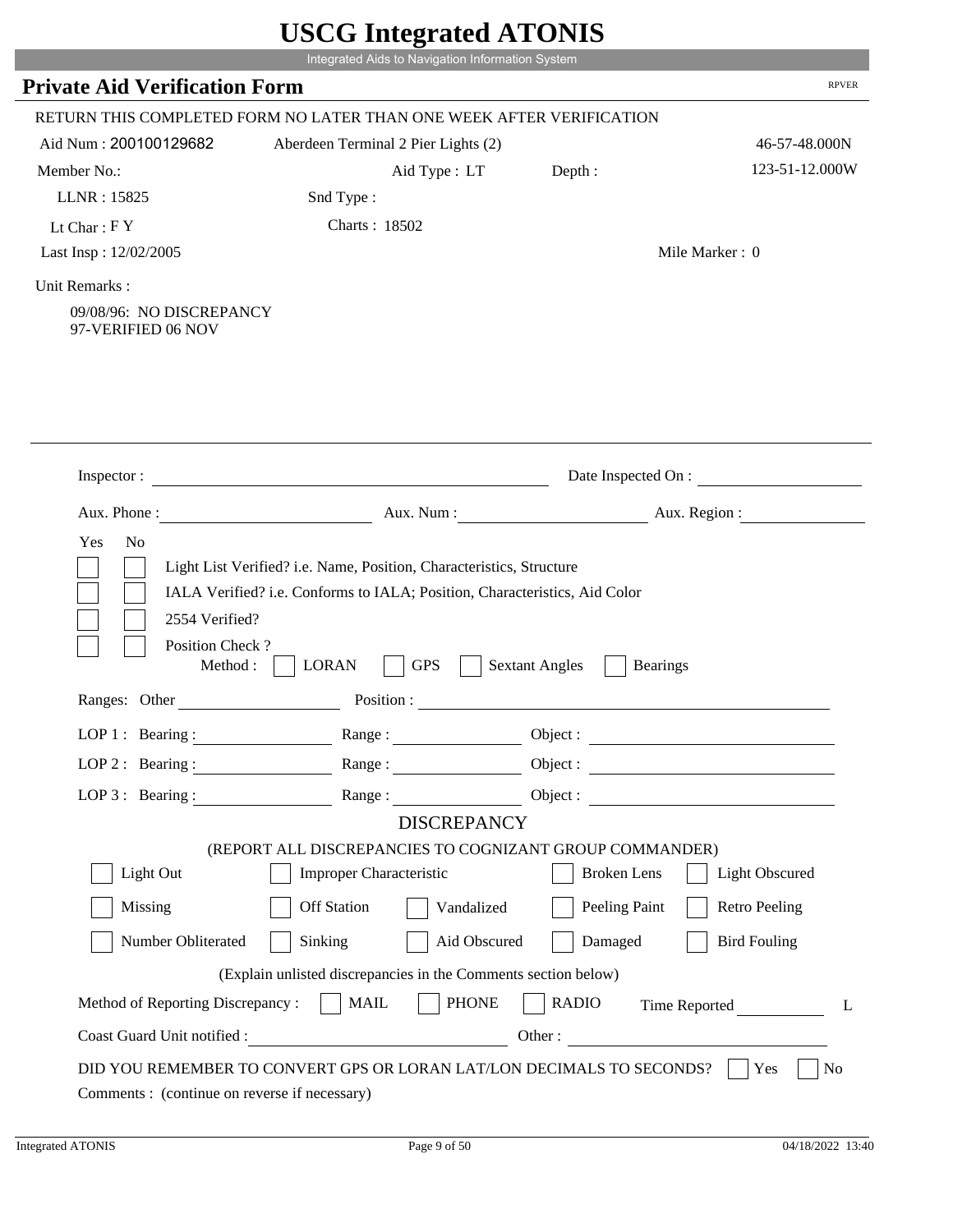|                                              | Integrated Aids to Navigation Information System                                              |                                                        |                          |
|----------------------------------------------|-----------------------------------------------------------------------------------------------|--------------------------------------------------------|--------------------------|
| <b>Private Aid Verification Form</b>         |                                                                                               |                                                        | <b>RPVER</b>             |
|                                              | RETURN THIS COMPLETED FORM NO LATER THAN ONE WEEK AFTER VERIFICATION                          |                                                        |                          |
| Aid Num: 200100665460                        | Aberdeen Terminal 3 Pier Light (2)                                                            |                                                        | 46-58-12.000N            |
| Member No.:                                  | Aid Type : LT                                                                                 | Depth:                                                 | 123-54-54.000W           |
| LLNR: 15793                                  | Snd Type:                                                                                     |                                                        |                          |
| Lt Char: $FY$                                | Charts: 18502                                                                                 |                                                        |                          |
| Last Insp: 12/02/2005                        |                                                                                               |                                                        | Mile Marker:             |
| Unit Remarks:                                |                                                                                               |                                                        |                          |
|                                              |                                                                                               |                                                        |                          |
|                                              | Inspector:                                                                                    |                                                        | Date Inspected On :      |
| Aux. Phone :<br>N <sub>o</sub>               |                                                                                               |                                                        | Aux. Num : Aux. Region : |
| 2554 Verified?                               | IALA Verified? i.e. Conforms to IALA; Position, Characteristics, Aid Color                    |                                                        |                          |
| Position Check?<br>Method :<br>Ranges: Other | <b>GPS</b><br><b>LORAN</b>                                                                    | <b>Sextant Angles</b><br><b>Bearings</b><br>Position : |                          |
|                                              |                                                                                               |                                                        |                          |
|                                              | LOP 1: Bearing: $\qquad \qquad$ Range:                                                        |                                                        |                          |
|                                              | LOP 2: Bearing: Range:                                                                        |                                                        |                          |
| LOP $3:$ Bearing :                           | Range:                                                                                        |                                                        | Object:                  |
|                                              | <b>DISCREPANCY</b><br>(REPORT ALL DISCREPANCIES TO COGNIZANT GROUP COMMANDER)                 |                                                        |                          |
| Light Out                                    | Improper Characteristic                                                                       | <b>Broken</b> Lens                                     | <b>Light Obscured</b>    |
| Missing                                      | <b>Off Station</b><br>Vandalized                                                              | Peeling Paint                                          | <b>Retro Peeling</b>     |
| Number Obliterated                           | Aid Obscured<br>Sinking                                                                       | Damaged                                                | <b>Bird Fouling</b>      |
|                                              |                                                                                               |                                                        |                          |
| Method of Reporting Discrepancy:             | (Explain unlisted discrepancies in the Comments section below)<br><b>PHONE</b><br><b>MAIL</b> | <b>RADIO</b>                                           |                          |
| Coast Guard Unit notified :                  | Other:                                                                                        |                                                        | Time Reported            |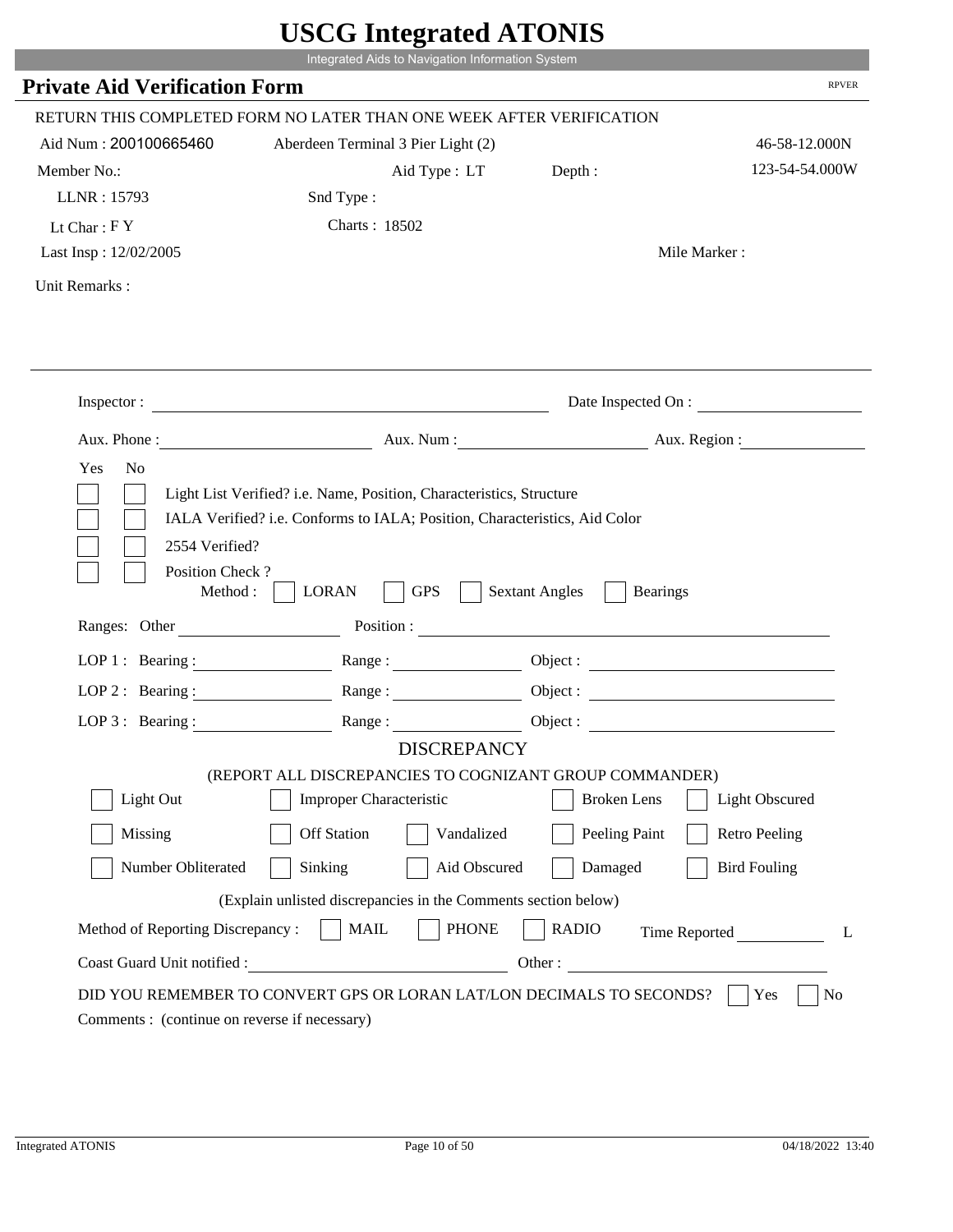|                                                                        | Integrated Aids to Navigation Information System                                                                                                                                                                              |                                          |                       |
|------------------------------------------------------------------------|-------------------------------------------------------------------------------------------------------------------------------------------------------------------------------------------------------------------------------|------------------------------------------|-----------------------|
| <b>Private Aid Verification Form</b>                                   |                                                                                                                                                                                                                               |                                          | <b>RPVER</b>          |
|                                                                        | RETURN THIS COMPLETED FORM NO LATER THAN ONE WEEK AFTER VERIFICATION                                                                                                                                                          |                                          |                       |
| Aid Num: 200100129678                                                  | Aberdeen Terminal 4 Pier Lights (2)                                                                                                                                                                                           |                                          | 46-57-39.000N         |
| Member No.:                                                            | Aid Type : LT                                                                                                                                                                                                                 | Depth:                                   | 123-50-13.000W        |
| LLNR: 15845                                                            | Snd Type:                                                                                                                                                                                                                     |                                          |                       |
| Lt Char: $FY$                                                          | Charts: 18502                                                                                                                                                                                                                 |                                          |                       |
| Last Insp: 12/02/2005                                                  |                                                                                                                                                                                                                               |                                          | Mile Marker: 0        |
| Unit Remarks:<br>09/10/96: OFF STATION<br>97-CHECKED 06 NOV, LIGHT OUT |                                                                                                                                                                                                                               |                                          |                       |
| Inspector:                                                             | <u> 1980 - Johann Barn, mars ann an t-Amhain Aonaich an t-Aonaich an t-Aonaich ann an t-Aonaich ann an t-Aonaich</u>                                                                                                          |                                          | Date Inspected On :   |
|                                                                        |                                                                                                                                                                                                                               |                                          |                       |
| Aux. Phone :<br>Yes<br>No                                              | Aux. Num: Aux. Region:<br>Light List Verified? i.e. Name, Position, Characteristics, Structure                                                                                                                                |                                          |                       |
| 2554 Verified?<br>Position Check?<br>Method:                           | IALA Verified? i.e. Conforms to IALA; Position, Characteristics, Aid Color<br><b>LORAN</b><br><b>GPS</b>                                                                                                                      | <b>Sextant Angles</b><br><b>Bearings</b> |                       |
| Ranges: Other                                                          | Position :                                                                                                                                                                                                                    |                                          |                       |
| LOP $1$ : Bearing :                                                    | Range:                                                                                                                                                                                                                        | Object :                                 |                       |
|                                                                        | LOP 2: Bearing : Range : Range : Object : Next : Next : Next : Next : Next : Next : Next : Next : Next : Next : Next : Next : Next : Next : Next : Next : Next : Next : Next : Next : Next : Next : Next : Next : Next : Next |                                          |                       |
| LOP 3 : Bearing :                                                      | Range:                                                                                                                                                                                                                        | Object :                                 |                       |
|                                                                        | <b>DISCREPANCY</b>                                                                                                                                                                                                            |                                          |                       |
| Light Out                                                              | (REPORT ALL DISCREPANCIES TO COGNIZANT GROUP COMMANDER)<br><b>Improper Characteristic</b>                                                                                                                                     | <b>Broken</b> Lens                       | <b>Light Obscured</b> |
| Missing                                                                | <b>Off Station</b><br>Vandalized                                                                                                                                                                                              | Peeling Paint                            | <b>Retro Peeling</b>  |
| Number Obliterated                                                     | Sinking<br>Aid Obscured                                                                                                                                                                                                       | Damaged                                  | <b>Bird Fouling</b>   |
|                                                                        | (Explain unlisted discrepancies in the Comments section below)                                                                                                                                                                |                                          |                       |
| Method of Reporting Discrepancy :     MAIL                             | <b>PHONE</b>                                                                                                                                                                                                                  | <b>RADIO</b>                             | Time Reported<br>L    |

г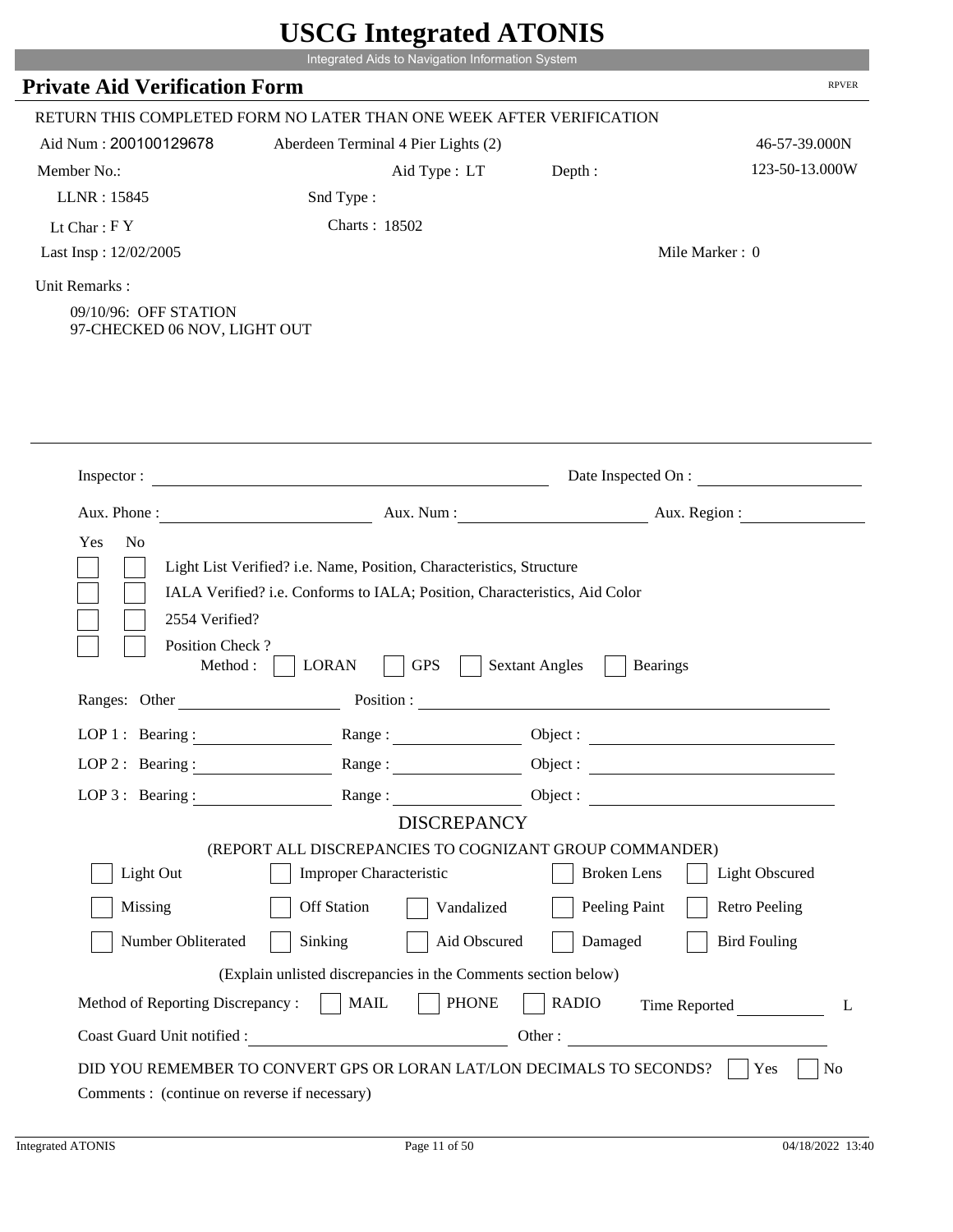|                                                                 | Integrated Aids to Navigation Information System                                                                                                   |                                                        |                       |
|-----------------------------------------------------------------|----------------------------------------------------------------------------------------------------------------------------------------------------|--------------------------------------------------------|-----------------------|
| <b>Private Aid Verification Form</b>                            |                                                                                                                                                    |                                                        | <b>RPVER</b>          |
|                                                                 | RETURN THIS COMPLETED FORM NO LATER THAN ONE WEEK AFTER VERIFICATION                                                                               |                                                        |                       |
| Aid Num: 200100129983                                           | Oswego North Dock Light                                                                                                                            |                                                        | 45-25-14.621N         |
| Member No.:                                                     | Aid Type : LT                                                                                                                                      | Depth:                                                 | 122-39-21.715W        |
| LLNR: 15030                                                     | Snd Type:                                                                                                                                          |                                                        |                       |
| Lt Char: $FI$ Y 4s                                              | <b>Charts: 18528</b>                                                                                                                               |                                                        |                       |
| Last Insp: 07/24/2016                                           |                                                                                                                                                    |                                                        | Mile Marker:          |
| Unit Remarks:                                                   |                                                                                                                                                    |                                                        |                       |
|                                                                 |                                                                                                                                                    |                                                        |                       |
|                                                                 | Inspector:                                                                                                                                         |                                                        | Date Inspected On :   |
|                                                                 | Aux. Phone : Aux. Num : Aux. Num : Aux. Aux. Region :                                                                                              |                                                        |                       |
| 2554 Verified?                                                  | Light List Verified? i.e. Name, Position, Characteristics, Structure<br>IALA Verified? i.e. Conforms to IALA; Position, Characteristics, Aid Color |                                                        |                       |
| Position Check?<br>Method : $\vert$<br>Ranges: Other            | <b>GPS</b><br><b>LORAN</b>                                                                                                                         | <b>Sextant Angles</b><br><b>Bearings</b><br>Position : |                       |
|                                                                 | Range:                                                                                                                                             |                                                        |                       |
| LOP 1 : Bearing :<br>$LOP$ 2 : Bearing :                        |                                                                                                                                                    |                                                        |                       |
|                                                                 |                                                                                                                                                    |                                                        |                       |
|                                                                 | LOP 3: Bearing : $\qquad \qquad$ Range :<br><b>DISCREPANCY</b>                                                                                     |                                                        | Object:               |
|                                                                 | (REPORT ALL DISCREPANCIES TO COGNIZANT GROUP COMMANDER)                                                                                            |                                                        |                       |
| Light Out                                                       | Improper Characteristic                                                                                                                            | <b>Broken</b> Lens                                     | <b>Light Obscured</b> |
| Missing                                                         | <b>Off Station</b><br>Vandalized                                                                                                                   | Peeling Paint                                          | <b>Retro Peeling</b>  |
| Number Obliterated                                              | Sinking<br>Aid Obscured                                                                                                                            | Damaged                                                | <b>Bird Fouling</b>   |
|                                                                 |                                                                                                                                                    |                                                        |                       |
|                                                                 | (Explain unlisted discrepancies in the Comments section below)                                                                                     |                                                        |                       |
| Method of Reporting Discrepancy:<br>Coast Guard Unit notified : | <b>MAIL</b><br><b>PHONE</b>                                                                                                                        | <b>RADIO</b><br>Other:                                 | Time Reported         |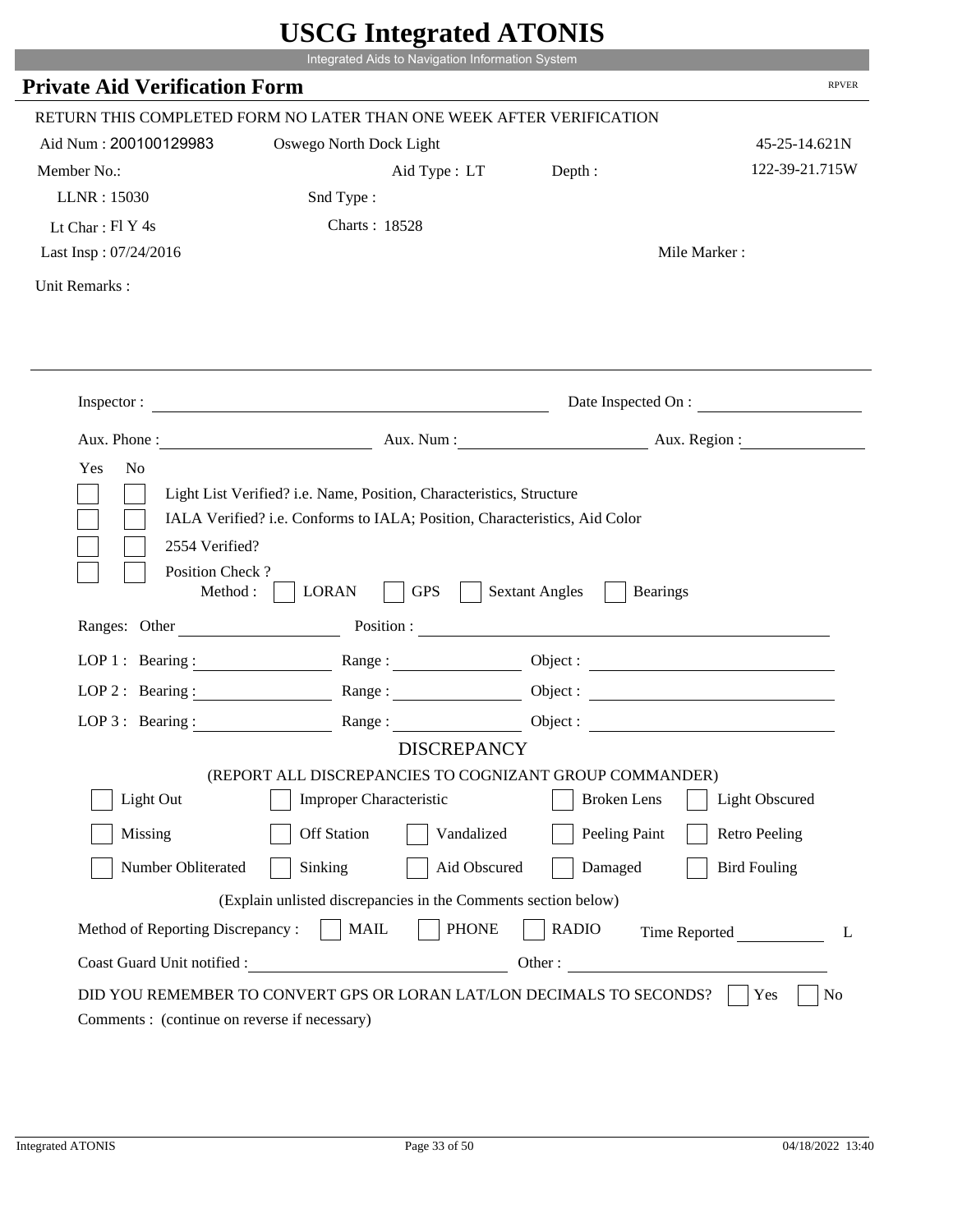|                                                            | Integrated Aids to Navigation Information System                                                                                                   |                                          |                       |
|------------------------------------------------------------|----------------------------------------------------------------------------------------------------------------------------------------------------|------------------------------------------|-----------------------|
| <b>Private Aid Verification Form</b>                       |                                                                                                                                                    |                                          | <b>RPVER</b>          |
|                                                            | RETURN THIS COMPLETED FORM NO LATER THAN ONE WEEK AFTER VERIFICATION                                                                               |                                          |                       |
| Aid Num: 200100129984                                      | Oswego South Dock Light                                                                                                                            |                                          | 45-25-11.980N         |
| Member No.:                                                | Aid Type : LT Depth :                                                                                                                              |                                          | 122-39-21.564W        |
| LLNR: 15035                                                | Snd Type:                                                                                                                                          |                                          |                       |
| Lt Char: $FI Y 4s$                                         | <b>Charts: 18528</b>                                                                                                                               |                                          |                       |
| Last Insp: 07/24/2016                                      |                                                                                                                                                    |                                          | Mile Marker:          |
| Unit Remarks:                                              |                                                                                                                                                    |                                          |                       |
|                                                            |                                                                                                                                                    |                                          |                       |
|                                                            | Inspector:                                                                                                                                         |                                          | Date Inspected On :   |
|                                                            | Aux. Phone: Aux. Aux. Num : Aux. Aux. Region :                                                                                                     |                                          |                       |
| Yes<br>N <sub>o</sub><br>2554 Verified?<br>Position Check? | Light List Verified? i.e. Name, Position, Characteristics, Structure<br>IALA Verified? i.e. Conforms to IALA; Position, Characteristics, Aid Color |                                          |                       |
| Method : $\vert$<br>Ranges: Other                          | <b>GPS</b><br><b>LORAN</b>                                                                                                                         | <b>Sextant Angles</b><br><b>Bearings</b> |                       |
|                                                            |                                                                                                                                                    |                                          |                       |
|                                                            | LOP 1: Bearing: Range:                                                                                                                             | Object:                                  |                       |
| LOP 2 : Bearing :                                          |                                                                                                                                                    |                                          |                       |
|                                                            | LOP 3: Bearing: Range: Name: Object:<br><b>DISCREPANCY</b>                                                                                         |                                          |                       |
|                                                            | (REPORT ALL DISCREPANCIES TO COGNIZANT GROUP COMMANDER)                                                                                            |                                          |                       |
| Light Out                                                  | Improper Characteristic                                                                                                                            | <b>Broken</b> Lens                       | <b>Light Obscured</b> |
| Missing                                                    | <b>Off Station</b><br>Vandalized                                                                                                                   | Peeling Paint                            | <b>Retro Peeling</b>  |
| Number Obliterated                                         | Sinking<br>Aid Obscured                                                                                                                            | Damaged                                  | <b>Bird Fouling</b>   |
|                                                            | (Explain unlisted discrepancies in the Comments section below)                                                                                     |                                          |                       |
| Method of Reporting Discrepancy:                           | <b>PHONE</b><br><b>MAIL</b>                                                                                                                        | <b>RADIO</b>                             | Time Reported<br>L    |